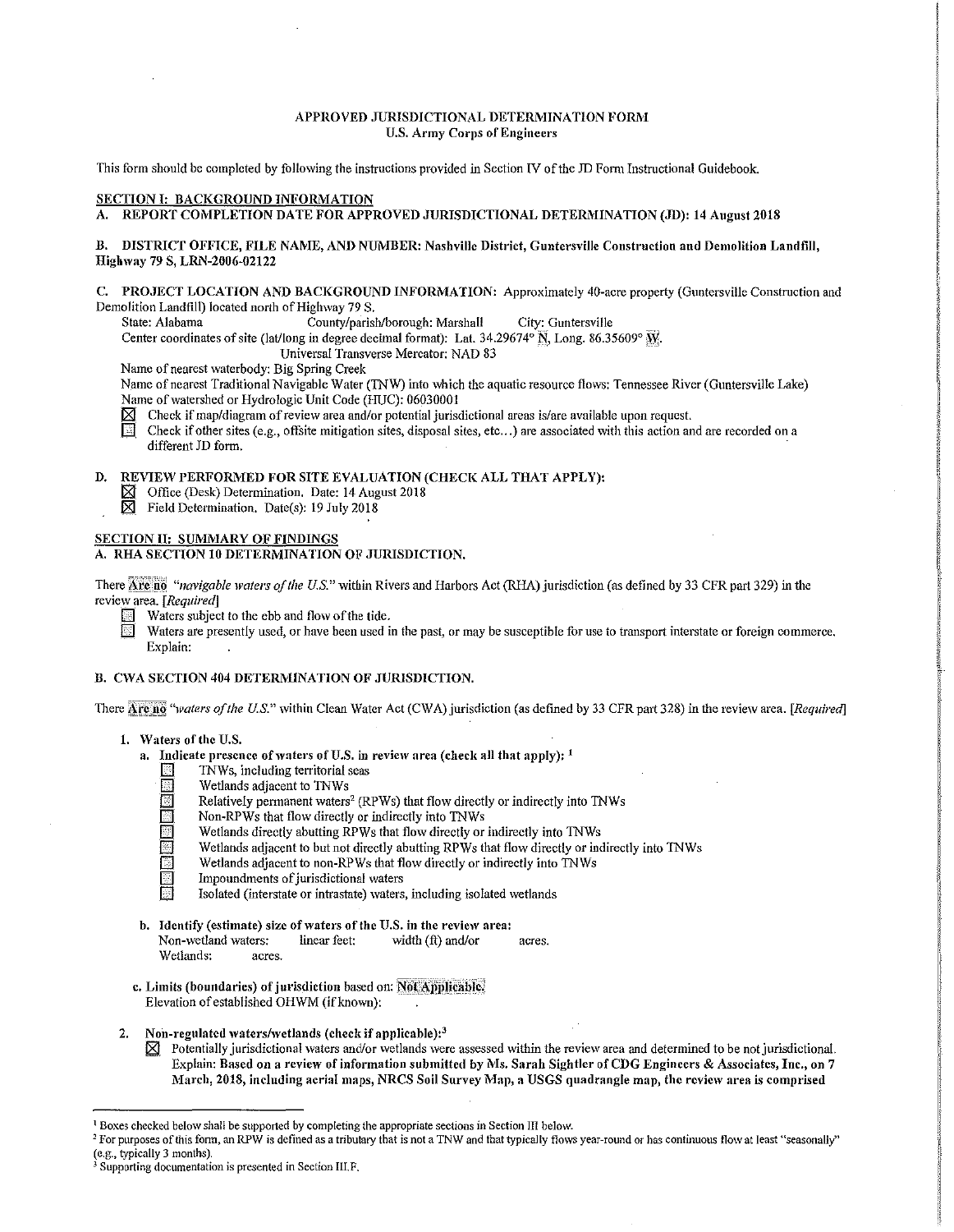entirely of uplands and does not include any waters of the U.S. There are no features that have lateral limits of jurisdiction and no areas within the review area meet the criteria in the 1987 Corps of Engineers wetland delineation manual and/or appropriate regional supplement.

2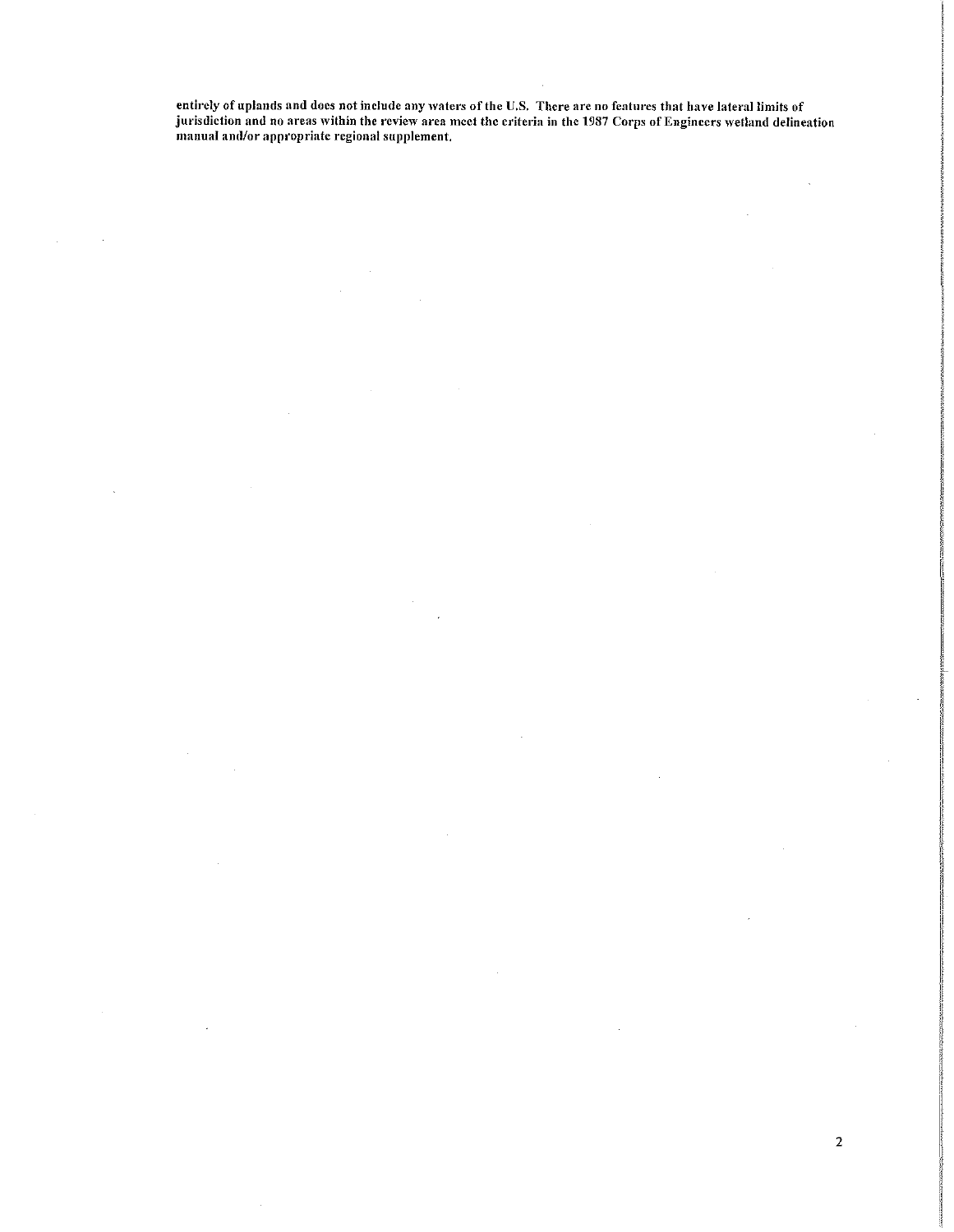#### SECTION III: CWA ANALYSIS

### A. TNWs AND WETLANDS ADJACENT TO TNWs

The agencies will assert jurisdiction over TNWs and wetlands adjacent to TNWs. If the aquatic resource is a TNW, complete Section III.A.1 and Section III.D.1. only; if the aquatic resource is a wetland adjacent to a TNW, complete Sections III.A.1 and 2 and Section III.D.1.; otherwise, see Section III.B below.

# 1. TNW

Identify 1NW:

Summarize rationale supporting determination:

2. Wetland adjacent to TNW Summarize rationale supporting conclusion that wetland is "adjacent":

# B. CHARACTERISTICS OF TRIBUTARY (THAT IS NOT A TNW) AND ITS ADJACENT WETLANDS (IF ANY):

This section summarizes information regarding characteristics of the tributary and its adjacent wetlands, if any, and it helps determine lvhetber or not the standards for jurisdiction established under *Rapa11os* have been met.

The agencies will assert jurisdiction over non-navigable tributaries of TNWs where the tributaries are "relatively permanent waters" (RPWs), i.e. tributaries that typically flow year-round or have continuous flow at least seasonally (e.g., typically 3 months). A wetland that directly abuts an RPW is also jurisdictional. If the aquatic resource is not a TNW, but has year-round (perennial) flow, skip to Section III.D.2. If the aquatic resource is a wetland directly abutting a tributary with perennial flow, skip to Section III.D.4.

A wetland that is adjacent to but that does not directly abut an RPW requires a significant nexus evaluation. Corps districts and EPA regions will include in the record any available information that documents the existence of a significant nexus between a relatively permanent tributary that is not perennial (and its adjacent wetlands if any) and a traditional navigable water, even though a significant nexus finding is not required as a matter of law.

If the waterbody<sup>4</sup> is not an RPW, or a wetland directly abutting an RPW, a JD will require additional data to determine if the waterbody has a significant nexus with a TNW. If the tributary has adjacent wetlands, the significant nexus evaluation must consider the tributary in combination 'vith all of its adjacent wetlands. This significant nexus evaluation that combines, for analytical purposes, the tributary and all of its adjacent wetlands is used whether the review area identified in the JD request is the tributary, or its adjacent wetlands, or both. If the JD covers a tributary with adjacent wetlands, complete Section III.B.1 for the tributary, Section III.B.2 for any onsite wetlands, and Section III.B.3 for all wetlands adjacent to that tributary, both onsite and offsite. The determination whether a significant nexus exists is determined in Section III.C below.

1. Characteristics of non-TNWs that flow directly or indirectly into TNW

- (i) General Area Conditions:<br>Watershed size: Pick List Watershed size: Drainage area: Pick List Average annual rainfall: inches Average annual snowfall: inches
- (ii) Physical Characteristics:
	- (a) Relationship with TNW:
		- Tributary flows directly into TNW.  $\Box$  Tributary flows through **Pick List** tributaries before entering TNW.
		- Project waters are Pick List river miles from TNW. Project waters are **Pick List** river miles from RPW. Project waters are Pick List aerial (straight) miles from TNW. Project waters are Pick List aerial (straight) miles from RPW. Project waters cross or serve as state boundaries. Explain:

Identify flow route to TNW<sup>5</sup>: Tributary stream order, if known:

<sup>&</sup>lt;sup>4</sup> Note that the Instructional Guidebook contains additional information regarding swales, ditches, washes, and erosional features generally and in the arid West.

<sup>&</sup>lt;sup>5</sup> Flow route can be described by identifying, e.g., tributary a, which flows through the review area, to flow into tributary b, which then flows into TNW.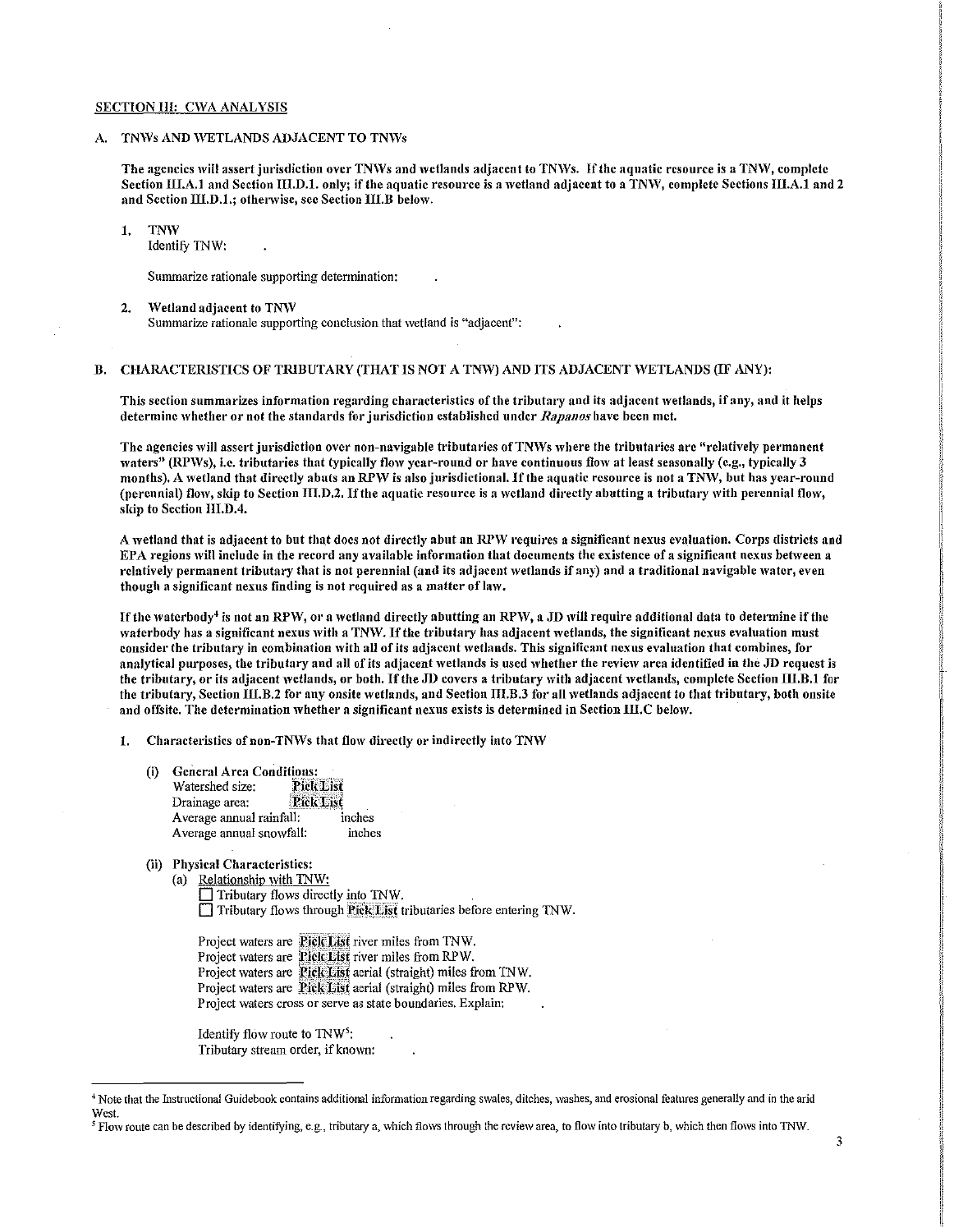|     | (b) General Tributary Characteristics (check all that apply):<br>Tributary is:<br>  Natural<br>Artificial (man-made), Explain:<br>Manipulated (man-altered). Explain:                                                                                                                                                                                                                                                                                                                                                                                                                                                                                               |
|-----|---------------------------------------------------------------------------------------------------------------------------------------------------------------------------------------------------------------------------------------------------------------------------------------------------------------------------------------------------------------------------------------------------------------------------------------------------------------------------------------------------------------------------------------------------------------------------------------------------------------------------------------------------------------------|
|     | Tributary properties with respect to top of bank (estimate):<br>Average width:<br>feet<br>Average depth:<br>feet<br>Average side slopes: Pick Eist.                                                                                                                                                                                                                                                                                                                                                                                                                                                                                                                 |
|     | Primary tributary substrate composition (check all that apply):<br>$\exists$ Silts .<br>  Sands<br>Concrete<br>Muck<br>Cobbles<br>Gravel<br>Bedrock<br>Vegetation. Type/% cover:<br>Other. Explain:                                                                                                                                                                                                                                                                                                                                                                                                                                                                 |
|     | Tributary condition/stability [e.g., highly eroding, sloughing banks]. Explain:<br>Presence of run/riffle/pool complexes. Explain:<br>Tributary geometry: Pick List<br>%<br>Tributary gradient (approximate average slope):                                                                                                                                                                                                                                                                                                                                                                                                                                         |
| (c) | Flow:<br>Tributary provides for: Pick List<br>Estimate average number of flow events in review area/year: Pick List<br>Describe flow regime:<br>Other information on duration and volume:                                                                                                                                                                                                                                                                                                                                                                                                                                                                           |
|     | Surface flow is: Pick List. Characteristics:                                                                                                                                                                                                                                                                                                                                                                                                                                                                                                                                                                                                                        |
|     | Subsurface flow: Pick List. Explain findings:<br>$\Box$ Dye (or other) test performed:                                                                                                                                                                                                                                                                                                                                                                                                                                                                                                                                                                              |
|     | Tributary has (check all that apply):<br>$\Box$ Bed and banks<br>$\Box$ OHWM <sup>6</sup> (check all indicators that apply):<br>clear, natural line impressed on the bank<br>the presence of litter and debris<br>destruction of terrestrial vegetation<br>$\Box$ changes in the character of soil<br>$\Box$ shelving<br>the presence of wrack line<br>vegetation matted down, bent, or absent<br>sediment sorting<br>$\Box$ leaf litter disturbed or washed away<br>scour<br>multiple observed or predicted flow events<br>sediment deposition<br>abrupt change in plant community<br>water staining<br>other (list):<br>Discontinuous OHWM. <sup>7</sup> Explain: |
|     | If factors other than the OHWM were used to determine lateral extent of CWA jurisdiction (check all that apply):<br>$\overline{\mathbb{R}}$ High Tide Line indicated by:<br>Mean High Water Mark indicated by:<br>38<br>oil or scum line along shore objects<br>survey to available datum;<br>fine shell or debris deposits (foreshore)<br>physical markings;<br>$\Box$ vegetation lines/changes in vegetation types.<br>physical markings/characteristics<br>tidal gauges<br>other (list):                                                                                                                                                                         |
|     | <b>Chemical Characteristics:</b><br>Characterize tributary (e.g., water color is clear, discolored, oily film; water quality; general watershed characteristics, etc.).<br>Explain:                                                                                                                                                                                                                                                                                                                                                                                                                                                                                 |

Identify specific pollutants, if known:

 $(iii)$ 

 $\ddot{\phantom{0}}$ 

 $\hat{\boldsymbol{\beta}}$ 

 $\bar{\gamma}$ 

 $6$ A natural or man-made discontinuity in the OHWM does not necessarily sever jurisdiction (e.g., where the stream temporarily flows underground, or where the OHWM has been removed by development or agricultural practices). Where there is a break in the OHWM that is unrelated to the waterbody's flow regime (e.g., flow over a rock outcrop or through a culvert), the agencies will look for indicators of flow above and below the break.<br><sup>7</sup>Ibid.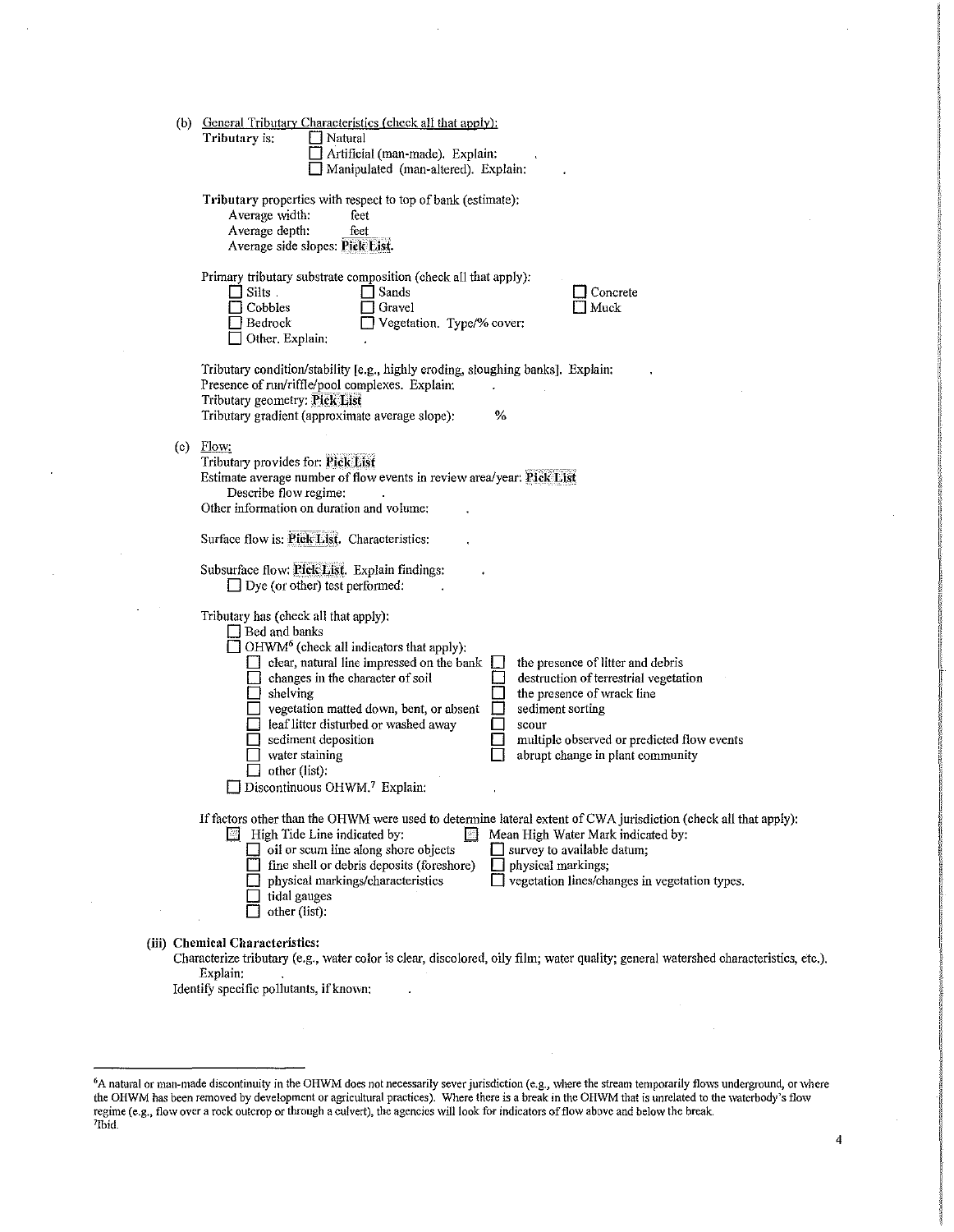(iv) Biological Characteristics. Channel supports (check all that apply):

- $\Box$  Riparian corridor. Characteristics (type, average width):<br> $\Box$  Wetland fringe Characteristics
- $\Box$  Wetland fringe. Characteristics:<br>  $\Box$  Habitat for:
- Habitat for:
	- D Federally Listed species. Explain findings:
	- $\square$  Fish/spawn areas. Explain findings:
	- $\Box$  Other environmentally-sensitive species. Explain findings:

 $\Box$  Aquatic/wildlife diversity. Explain findings:

#### 2. Characteristics of wetlands adjacent to non-TNW that flow directly or indirectly into TNW

#### (i) Physical Characteristics:

(a) General Wetland Characteristics: Properties: Wetland size: acres Wetland type. Explain: Wetland quality. Explain:

Project wetlands cross or serve as state boundaries. Explain:

(b) General Flow Relationship with Non-TNW: Flow is: Pick List. Explain:

Surface flow is: Pick List Characteristics:

Subsurface flow: Pick List. Explain findings:  $\Box$  Dye (or other) test performed:

- (c) Wetland Adjacency Determination with Non-TNW:
	- $\Box$  Directly abutting
	- $\Box$  Not directly abutting
		- Discrete wetland hydrologic connection. Explain:
		- $\Box$  Ecological connection. Explain:
		- Separated by berm/barrier. Explain:

#### (d) Proximity (Relationship) to TNW

Project wetlands are **Pick List** river miles from TNW. Project waters are Pick List aerial (straight) miles from TNW. Flow is from: Pick List. Estimate approximate location of wetland as within the Pick List floodplain.

#### (ii) Chemical Characteristics:

Characterize wetland system (e.g., water color is clear, brown, oil film on surface; water quality; general watershed characteristics; etc.). Explain:

5

Identify specific pollutants, if known:

# (iii) Biological Characteristics. \Vctland supports (check all that apply):

- $\Box$  Riparian buffer. Characteristics (type, average width):
- D Vegetation type/percent cover. Explain:
- D Habitat for;
	- D Federally Listed species. Explain findings:
	- $\Box$  Fish/spawn areas. Explain findings:
	- $\Box$  Other environmentally-sensitive species. Explain findings:
	- $\Box$  Aquatic/wildlife diversity. Explain findings:

# 3. Characteristics of all wetlands adjacent to the tributary (if any)

All wetland(s) being considered in the cumulative analysis: Pick List

Approximately ( ) acres in total are being considered in the cumulative analysis.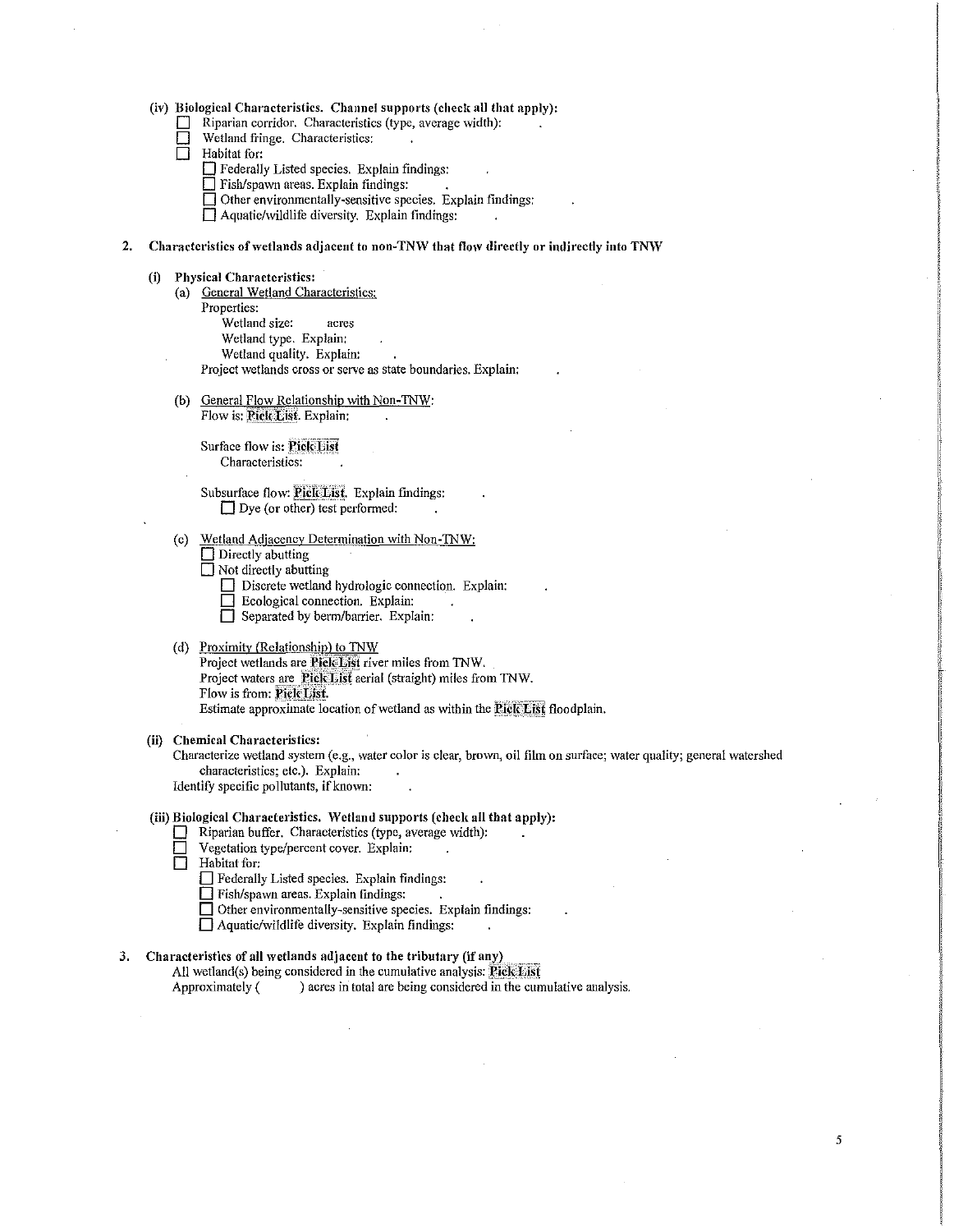For each wetland, specify the following:

Directly abuts? (Y/N) Size (in acres) Directly abuts? (Y/N) Size (in acres)

Summarize overall biological, chemical and physical functions being performed:

# C. SIGNIFICANT NEXUS DETERMINATION

A significant nexus analysis will assess the flow characteristics and functions of the tributary itself and the functions performed by any wetlands adjacent to the tributary to determine if they significantly affect the chemical, physical, and biological integrity of a TNW. For each of the following situations, a significant nexus exists if the tributary, in combination with all of its adjacent \Vetlands, has more than a speculative or insubstantial effect on the chemical, physical and/or biological integrity of a TNW. Considerations when evaluating significant nexus include, but are not limited to the volume, duration, and frequency of the flow of water in the tributary and its proximity to a TNW, and the functions performed by the tributary and all its adjacent wetlands. It is not appropriate to determine significant nexus based solely on any specific threshold of distance (e.g. between a tributary and its adjacent wetland or between a tributary and the TNW). Similarly, the fact an adjacent wetland lies within or outside of a floodplain is not solely determinative of significant nexus.

Draw connections between the features documented and the effects on the TNW, as identified in the *Rapanos* Guidance and discussed in the Instructional Guidebook. Factors to consider include, for example:

- Does the tributary, in combination with its adjacent wetlands (if any), have the capacity to carry pollutants or flood waters to 1NWs, or to reduce the amount of pollutants or flood \Vaters reaching a 1NW?
- Does the tributary, in combination with its adjacent wetlands (if any), provide habitat and lifecycle support functions for fish and other species, such as feeding, nesting, spawning, or rearing young for species that are present in the TNW?
- Does the tributary, in combination with its adjacent \vet lands (if any), have the capacity to transfer nutrients and organic carbon that support downstream foodwebs?
- Does the tributary, in combination with its adjacent wetlands (if any), have other relationships to the physical, chemical, or biological integrity of the TNW?

#### Note: the above list of considerations is not inclusive and other functions observed or known to occur should be documented below:

- 1. Significant nexus findings for non-RPW that has no adjacent wetlands and flows directly or indirectly into TNWs. Explain findings of presence or absence of significant nexus below, based on the tributary itself, then go to Section III.D:
- 2. Significant nexus findings for non-RPW and its adjacent wetlands, where the non-RPW flows directly or indirectly into TNWs. Explain findings of presence or absence of significant nexus below, based on the tributary in combination with all of its adjacent wetlands, then go to Section III.D:
- 3. Significant nexus findings for wetlands adjacent to an RPW but that do not directly abut the RPW. Explain findings of presence or absence of significant nexus below, based on the tributary in combination with all of its adjacent wetlands, then go to Section III.D:

# D. DETERMINATIONS OF JURISDICTIONAL FINDINGS. THE SUBJECT WATERS/WETLANDS ARE (CHECK ALL THAT APPLY):

- 1. TNWs and Adjacent Wetlands. Check all that apply and provide size estimates in review area:<br> $\Box$  TNWs: linear feet width (ft), Or, acres.  $\lim_{x \to \infty}$  feet width (ft), Or, acres. **E** Wetlands adjacent to TNWs: acres.
- 2. RPWs that flow directly or indirectly into TNWs.
	- $\Box$  Tributaries of TNWs where tributaries typically flow year-round are jurisdictional. Provide data and rationale indicating that tributary is perennial:
	- If Tributaries of TNW where tributaries have continuous flow "seasonally" (e.g., typically three months each year) are jurisdictional. Data supporting this conclusion is provided at Section III.B. Provide rationale indicating that tributary flows seasonally: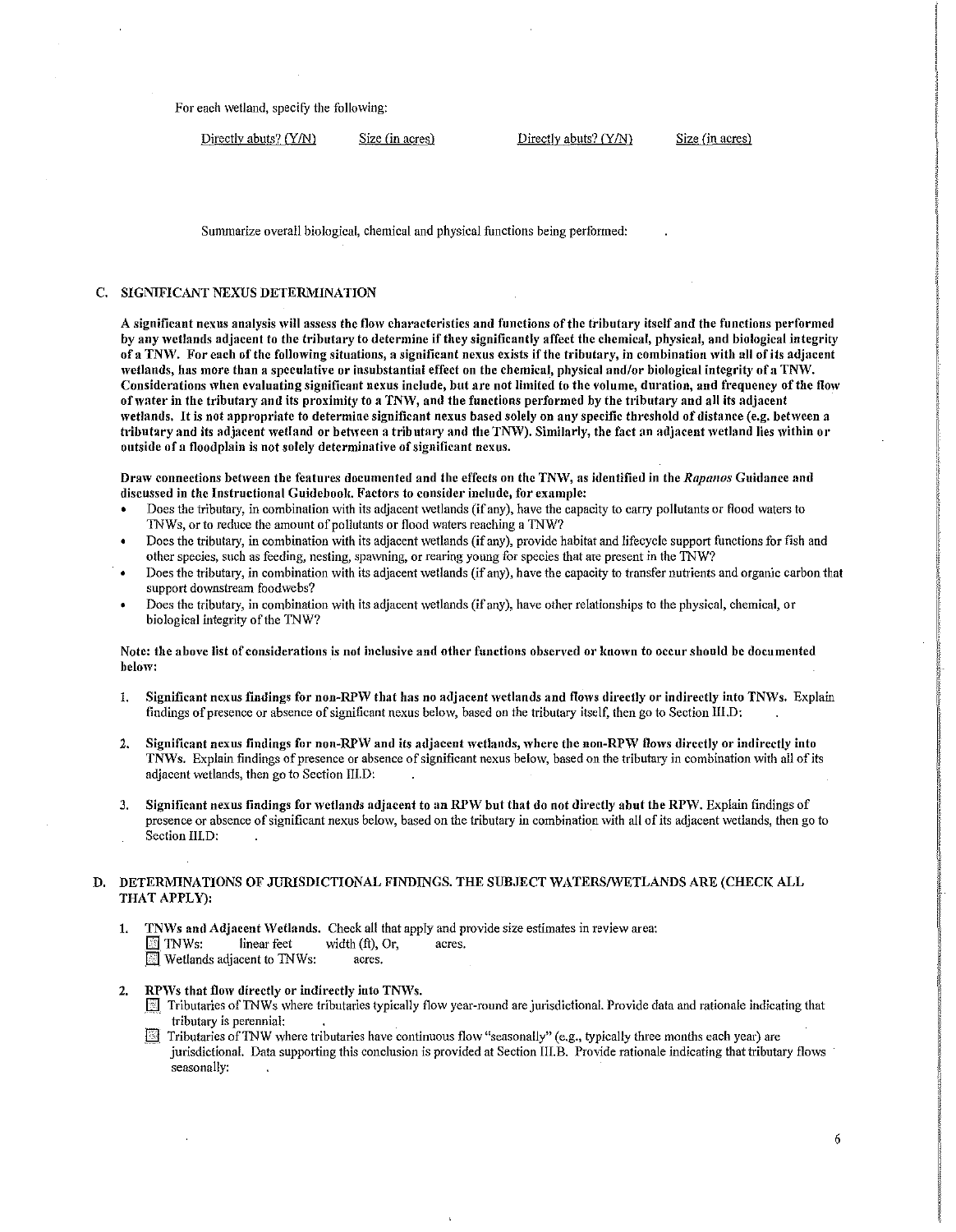Provide estimates for jurisdictional waters in the review area (check all that apply):

- Tributary waters: linear feet width (ft).<br>
Other non-wetland waters: acres.
- Other non-wetland waters:
- Identify type $(s)$  of waters:
- 3. Non-RPWs<sup>8</sup> that flow directly or indirectly into TNWs.
	- Waterbody that is not a TNW or an RPW, but flows directly or indirectly into a TNW, and it has a significant nexus with a TNW is jurisdictional. Data supporting this conclusion is provided at Section III.C.

Provide estimates for jurisdictional waters within the review area (check all that apply):

- $\Box$  Tributary waters: linear feet width (ft).<br> $\Box$  Other non-wetland waters: acres.
- Other non-wetland waters: acres.
	- Identify type(s) of waters:
- 4. Wetlands directly abutting an RPW that flow directly or indirectly into TNWs.
	- Wetlands directly abut RPW and thus are jurisdictional as adjacent wetlands.
		- $\boxtimes$  Wetlands directly abutting an RPW where tributaries typically flow year-round. Provide data and rationale indicating that tributary is perennial in Section III.D.2, above. Provide rationale indicating that wetland is directly abutting an RPW:
		- $\Box$  Wetlands directly abutting an RPW where tributaries typically flow "seasonally." Provide data indicating that tributary is seasonal in Section III.B and rationale in Section III.D.2, above. Provide rationale indicating that wetland is directly abutting an RPW:

Provide acreage estimates for jurisdictional wetlands in the review area: acres.

- 5. Wetlands adjacent to but not directly abutting an RPW that flow directly or indirectly into TNWs.
	- Wetlands that do not directly abut an RPW, but when considered in combination with the tributary to which they are adjacent and with similarly situated adjacent wetlands, have a significant nexus with a TNW are jurisidictional. Data supporting this conclusion is provided at Section III.C.

Provide acreage estimates for jurisdictional wetlands in the review area: acres.

- 6. Wetlands adjacent to non-RPWs that flow directly or indirectly into TNWs.
	- Wetlands adjacent to such waters, and have when considered in combination with the tributary to which they are adjacent and with similarly situated adjacent wetlands, have a significant nexus with a TNW are jurisdictional. Data supporting this conclusion is provided at Section IILC.

Provide estimates for jurisdictional wetlands in the review area: acres.

- 7. Impoundments of jurisdictional waters. $9$ 
	- As a general rule, the impoundment of a jurisdictional tributary remains jurisdictional.
	- Demonstrate that impoundment was created from "waters of the U.S.," or
	- Demonstrate that water meets the criteria for one of the categories presented above (1-6), or
	- Demonstrate that water is isolated with a nexus to commerce (see E below).
- E. ISOLATED [INTERSTATE OR INTRA-STATE] WATERS, INCLUDING ISOLATED WETLANDS, THE USE, DEGRADATION OR DESTRUCTION OF WHICH COULD AFFECT INTERSTATE COMMERCE, INCLUDING ANY SUCH WATERS (CHECK ALL THAT APPLY): 10
	- $\Box$  which are or could be used by interstate or foreign travelers for recreational or other purposes.<br> $\Box$  from which fish or shellfish are or could be taken and sold in interstate or foreign commerce.
	-
	- $\blacksquare$  which are or could be used for industrial purposes by industries in interstate commerce.

**EJ** Interstate isolated waters. Explain:

EJ Other factors. Explain:

#### Identify water body and summarize rationale supporting determination:

<sup>8</sup>See Footnote #3.

<sup>&</sup>lt;sup>9</sup> To complete the analysis refer to the key in Section IILD.6 of the Instructional Guidebook.<br><sup>10</sup> Prior to asserting or declining CWA jurisdiction based solely on this category, Corps Districts will elevate the action t review consistent with the process described in the Corps/EPA *Memorandum Regarding CWA Act Jurisdiction Following Rapanos.*